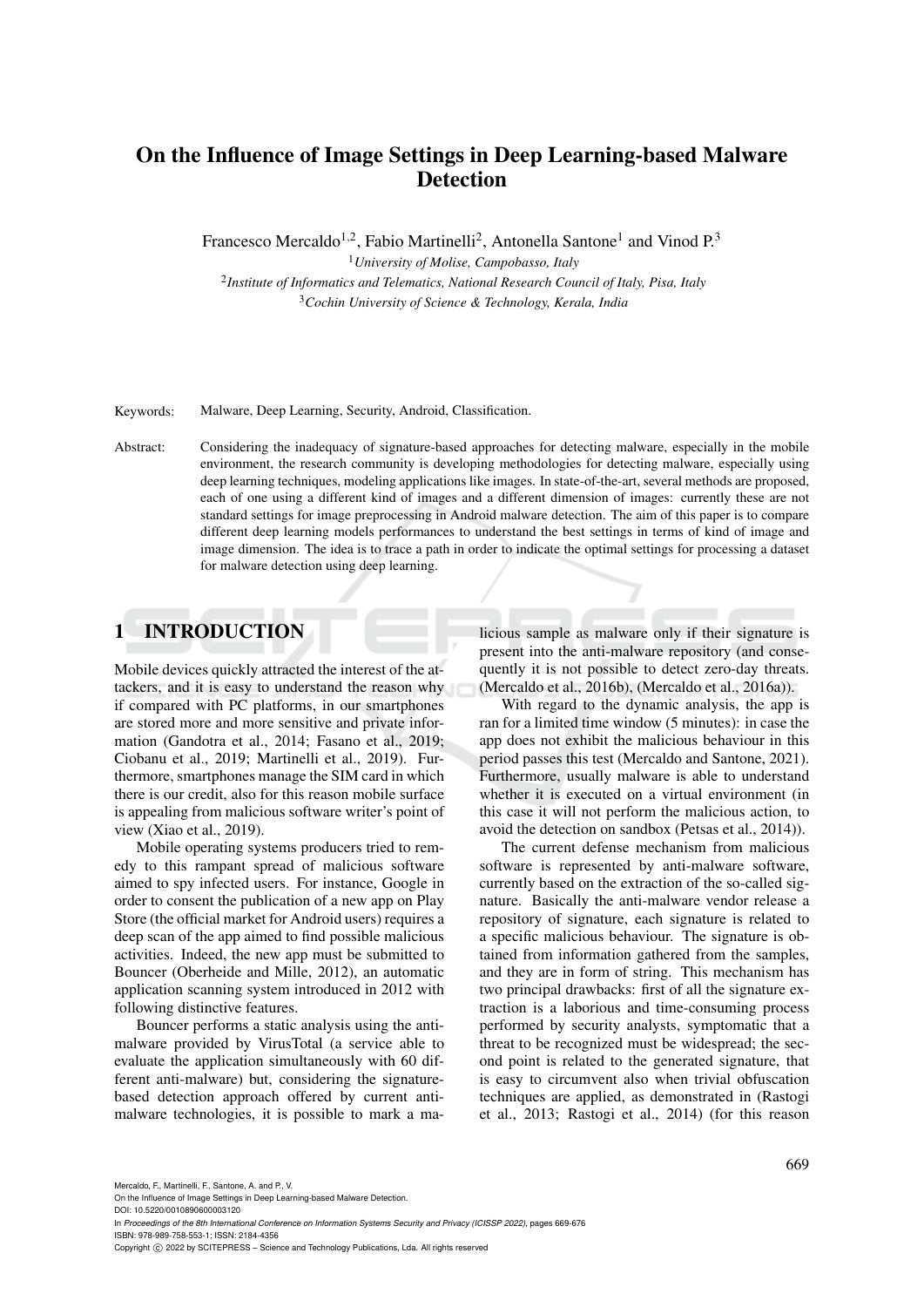malware writers produce several variants exhibiting the same malicious behavior by applying obfuscation techniques, usually with automatic framework).

Considering the weaknesses of the defense mechanisms (for example, Bouncer and the current signature-based anti-malware technologies), researchers boosted the development of methods and tools aimed to stem this mobile malware phenomenon, but currently the main issue in the adoption of the proposed solutions is the presence of false positives.

Considering this situation, there are a plethora of techniques proposed by current state-of-the-art literature aimed to detect malware, with particular regard to the Android operating systems.

The techniques currently employed are basically based on static (i.e., the application is analysed without the need to analysed it) and dynamic (i.e., the application must be run to analyse the behaviour). With the advent of the deep learning techniques, that are mainly working of images, also in malware analysis research field, we are witnessing an increase in the adoption of applications modeled as images in order to generate deep learning models.

Most of these methods extract an image directly from the binary code of the application, some methods propose a grayscale image, others methods propose color images. Another parameter is given by the size of the input image. In this paper we propose a comparison between different deep learning models, in particular we evaluate the effectiveness of models trained with both greyscale and color images, also using different input image sizes, in order to find the ideal settings in terms of image size and type of images for the malware detection task in the Android environment.

Image based malware detection considers the representation of mobile binaries as gray-scale or RGB images, the rationale is that images related to samples belonging to the same malicious family should appear very similar in layout and texture. Contrarily, different images are expected from benign and malicious samples. Typically these techniques are applied starting from the malware binary, thus it is platformindependent i.e., there is no need to reverse engineer the application code to extract some kind of feature from the source code.

In this paper we propose a set of experiments aimed to show the best preprocessing settings. In a nutshell we design a deep learning network and we input this network with different image configurations. The main aim is to indicate the best image settings for experiments in malware detection by images in Android environment.

The paper proceeds as follows: in the next section we present the proposed deep learning network, Section 3 shows the results of the different experiments we performed, in Section 4 current state-of-the-art in mobile malware detection is discussed and, finally, in last section conclusion and future research directions are drawn.

## 2 METHOD

In this section we describe the proposed method aimed to detect Android malware from images, with the aim to understand the best preprocessing settings.

Figure 1 shows the workflow of the proposed approach.

To convert a binary to an image we treat the sequence of bytes representing the binary as the bytes of a gray-scale and RGB PNG image (Bhodia et al., 2019; Nataraj et al., 2011). We consider a predefined width of 256, and a variable length, depending on the size of the binary. We developed a script to encode any binary file into two different lossless (greyscale and RGB) PNG.

In detail the script, developed by authors, is based on following steps:

- 1. each bytes of the binary file are converted to numbers (0-255), which will then define a pixel color;
- 2. for each bytes will be a grayscale and RGB pixel in the final PNG image.

An implementation of the script to encode a binary file into a PNG is available at the following url: https: //github.com/leeroybrun/Bin2PNG.

The most common pixel format is the byte image, where this number is stored as an 8-bit integer giving a range of possible values from 0 to 255. Typically zero is taken to be black, and 255 is taken to be white. Values inbetween make up the different shades of gray.

In Figure 2 we show the architecture of the proposed deep learning network.

The proposed network is composed by 12 different layers, in detail we exploit a combination of following layers:

- *Conv2D:* this layer represents a 2D convolution layer (e.g. spatial convolution over images). This layer creates a convolution kernel that is convolved with the layer input with the aim to produce a tensor of outputs.
- *MaxPooling2D:* Max pooling operation for 2D spatial data. Downsamples the input along its spatial dimensions (height and width) by taking the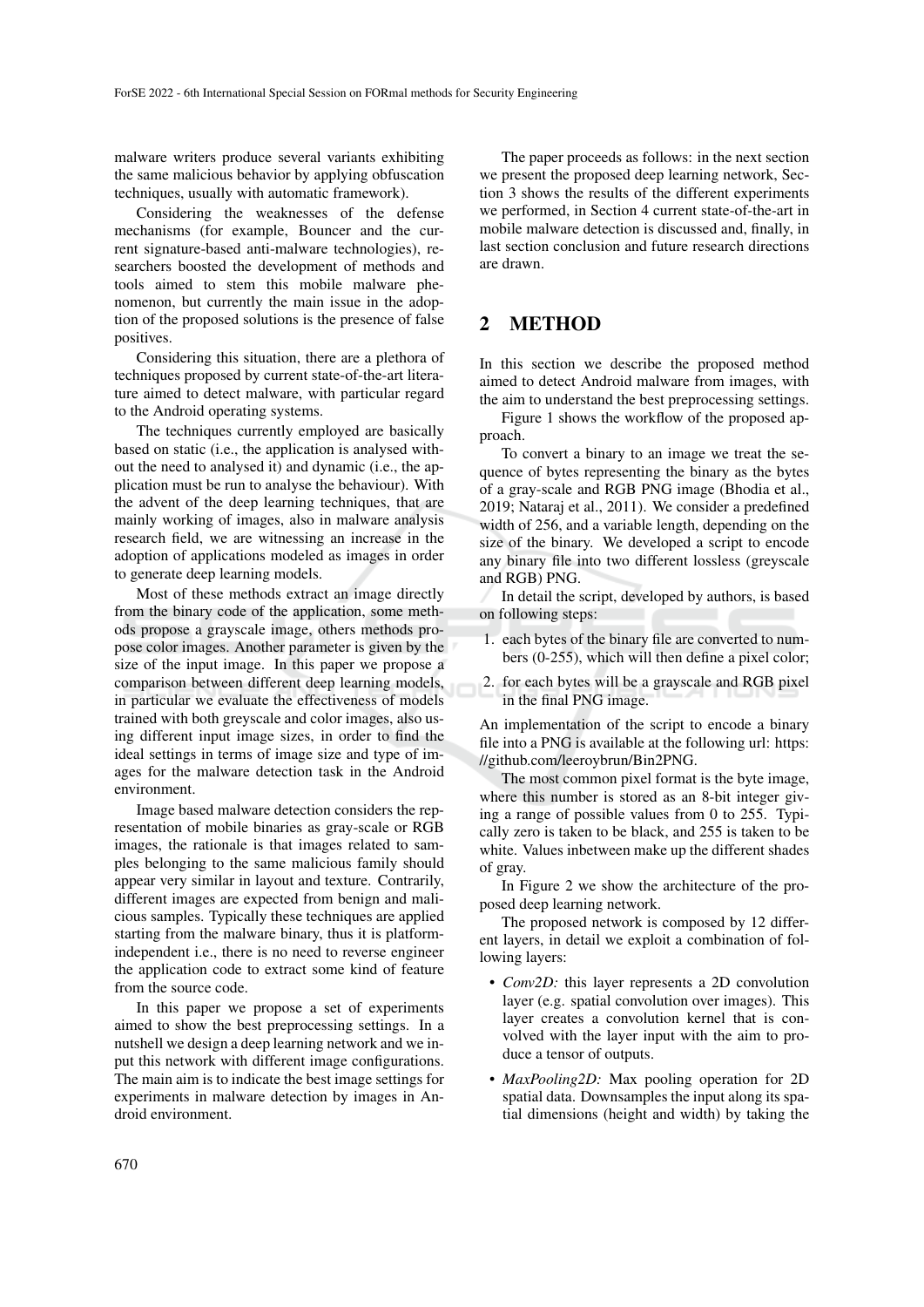

Figure 1: The proposed method.

| Layer (type)                                                                        | Output Shape |                         | Param #  |
|-------------------------------------------------------------------------------------|--------------|-------------------------|----------|
| conv2d (Conv2D)                                                                     |              | (None, $248, 248, 32$ ) | 320      |
| max pooling2d (MaxPooling2D) (None, 124, 124, 32)                                   |              |                         | 0        |
| conv2d 1 (Conv2D)                                                                   |              | (None, 122, 122, 64)    | 18496    |
| max pooling2d 1 (MaxPooling2 (None, 61, 61, 64)                                     |              |                         | 0        |
| conv2d 2 (Conv2D)                                                                   |              | (None, 59, 59, 128)     | 73856    |
| max pooling2d 2 (MaxPooling2 (None, 29, 29, 128)                                    |              |                         | ø        |
| flatten (Flatten)                                                                   |              | (None, 107648)          | ø        |
| dropout (Dropout)                                                                   |              | (None, 107648)          | ø        |
| dense (Dense)                                                                       | (None, 512)  |                         | 55116288 |
| dropout 1 (Dropout)                                                                 | (None, 512)  |                         | ø        |
| dense 1 (Dense)                                                                     | (None, 256)  |                         | 131328   |
| dropout 2 (Dropout)                                                                 | (None, 256)  |                         | ø        |
| dense 2 (Dense)                                                                     | (None, 2)    |                         | 514      |
| Total params: 55,340,802<br>Trainable params: 55,340,802<br>Non-trainable params: 0 |              |                         |          |

Figure 2: The deep learning network.

maximum value over an input window (of size defined by pool size) for each channel of the input.

- *Flatten:* The Flatten layer is used to "flatten" the input, that is, to multidimensionalize the multidimensional input, often in the transition from the convolutional layer to the fully connected layer. Flatten does not affect the size of the batch.
- *Dropout:* Applies Dropout to the input. The Dropout layer randomly sets input units to 0 with a frequency of rate at each step during training time, which helps prevent overfitting. Inputs not set to 0 are scaled up by  $1/(1 - \text{rate})$  such that the sum over all inputs is unchanged.
- *Dense:* The dense layer is a neural network layer that is connected deeply, which means each neuron in the dense layer receives input from all neurons of its previous layer. The dense layer is found to be the most commonly used layer in the models. In the background, the dense layer performs a matrix-vector multiplication. The values used

in the matrix are actually parameters that can be trained and updated with the help of backpropagation.

The first step, the *Training*, starting from the data (in this case the images obtained from the Android executable), an inferred function is generated. The inferred function provided by the deep learning network should be able to discriminate between different features belonging to several classes i.e., the function should define the boundaries between the numeric vectors belonging to several classes. In our case the classes are malware and trusted.

One limit about the quality of the inferred function, and therefore of the supervised machine learning techniques, is related to the training data: it is important that the data used to build models are free of bias, in order to generate models able to predict the right class for unseen instances.

With bias we are referring to applications considered in the training set but with the wrong label: this is a situation that can be conduct to classifier with poor performances (Parnas, 2017). To avoid these situations we carefully labelled the real-world Android applications considered in the analysis, as described in the Experimental Evaluation section.

The second step, once generated the models is the evaluation of their effectiveness: the *Testing* one, aimed to evaluate the performances of the model considering a set of well-known state-of-the-art metrics.

The effectiveness of the models built using the inferred functions is measured using well-know information retrieval metrics. It is important to evaluate instances not included into the training data in order to evaluate the (real) performance of the built models, in the next section more details about the evaluation are provided.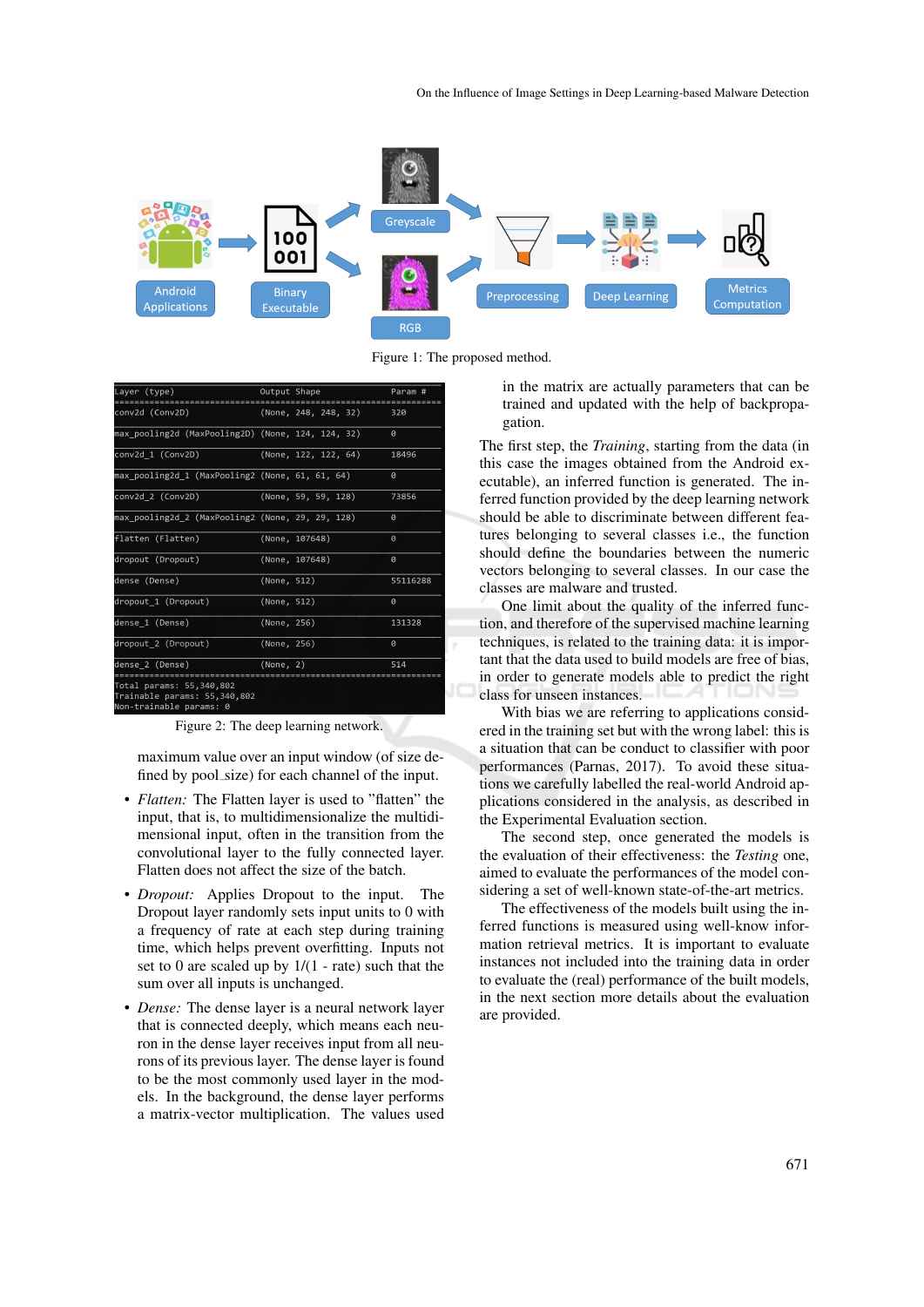### 3 EXPERIMENTAL RESULTS

In this section we present the dataset we exploit to perform experiments and the experimental analysis results.

### 3.1 The Dataset

We built a dataset composed of 5560 trusted and 5560 malware Android applications.

The trusted applications were automatically collected from Google Play (Google, 2015), by using a script which queries an unofficial python API (pyt, 2014) to search and download applications from Android official market. The applications retrieved were among the most downloaded from different categories (call & contacts, education, entertainment, GPS & travel, internet, lifestyle, news & weather, productivity, utilities, business, communication, email & SMS, fun & games, health & fitness, live wallpapers, personalization) were downloaded from Google Play (Google, 2015) (and then controlled by Google Bouncer (Oberheide and Mille, 2012)) from January 2021 to June 2021, while malware applications of different nature and malicious intents (premium call & SMS, selling user information, advertisement, SMS spam, stealing user credentials, ransom) from Drebin Dataset (Arp et al., 2014; Spreitzenbarth et al., 2013).

We analysed the trusted dataset with the VirusTotal service (vir, 2015). This service run 52 different antivirus software (e.g., Symantec, Avast, Kasperky, McAfee, Panda, and others) on each application: the output confirmed that the trusted applications included in our dataset did not contain malicious payload.

Malware dataset is also partitioned according to the *malware family*: each family contains samples which have in common several characteristics, like payload installation, the kind of attack and events that trigger malicious payload (Zhou and Jiang, 2012). Table 1 shows the 10 malware families with the largest number of applications in our malware dataset with installation type, kind of attack and event activating malicious payload.

We briefly describe the malicious payload action for the top 10 populous families in our dataset. The dataset includes malicious payload related to 178 malicious families.

1. The samples of *FakeInstaller* family have the main payload in common but have different code implementations, and some of them also have an extra payload. FakeInstaller malware is serverside polymorphic, which means the server could

Table 1: Number of samples for the top 10 families with installation details (standalone, repackaging, update), kind of attack (trojan, botnet) and events that trigger malicious payload.

| Family        | Inst. | Attack | Activation           | Apps |
|---------------|-------|--------|----------------------|------|
| FakeInstaller | S     | t,b    |                      | 925  |
| DroidKungFu   | r     |        | boot, batt, sys      | 667  |
| Plankton      | s,u   | t,b    |                      | 625  |
| Opfake        | r     |        |                      | 613  |
| GinMaster     | r     |        | boot.                | 339  |
| BaseBridge    | r,u   | t      | boot, sms, net, batt | 330  |
| Kmin          | Ś     |        | <b>boot</b>          | 147  |
| Geinimi       | r     |        | boot.sms             | 92   |
| Adrd          | r     | t      | net,call             | 91   |
| DroidDream    |       |        | main                 | 81   |

provide different .apk files for the same URL request. There are variants of FakeInstaller that not only send SMS messages to premium rate numbers, but also include a backdoor to receive commands from a remote server. There is a large number of variants for this family, and it has distributed in hundreds of websites and alternative markets. The members of this family hide their malicious code inside repackaged version of popular applications. During the installation process the malware sends expensive SMS messages to premium services owned by the malware authors.

- 2. *DroidKungFu* installs a backdoor that allows attackers to access the smartphone when they want and use it as they please. They could even turn it into a bot. This malware encrypts two known root exploits, exploit and rage against the cage, to break out of the Android security container. When it runs, it decrypts these exploits and then contacts a remote server without the user knowing.
- 3. *Plankton* uses an available native functionality (i.e., class loading) to forward details like IMEI and browser history to a remote server. It is present in a wide number of versions as harmful adware that download unwanted advertisements and it changes the browser homepage or add unwanted bookmarks to it.
- 4. The *Opfake* samples make use of an algorithm that can change shape over time so to evade the antimalware. The Opfake malware demands payment for the application content through premium text messages. This family represents an example of polymorphic malware in Android environment: it is written with an algorithm that can change shape over time so to evade any detection by signature based antimalware.
- 5. *GinMaster* family contains a malicious service with the ability to root devices to escalate privileges, steal confidential information and send to a remote website, as well as install applica-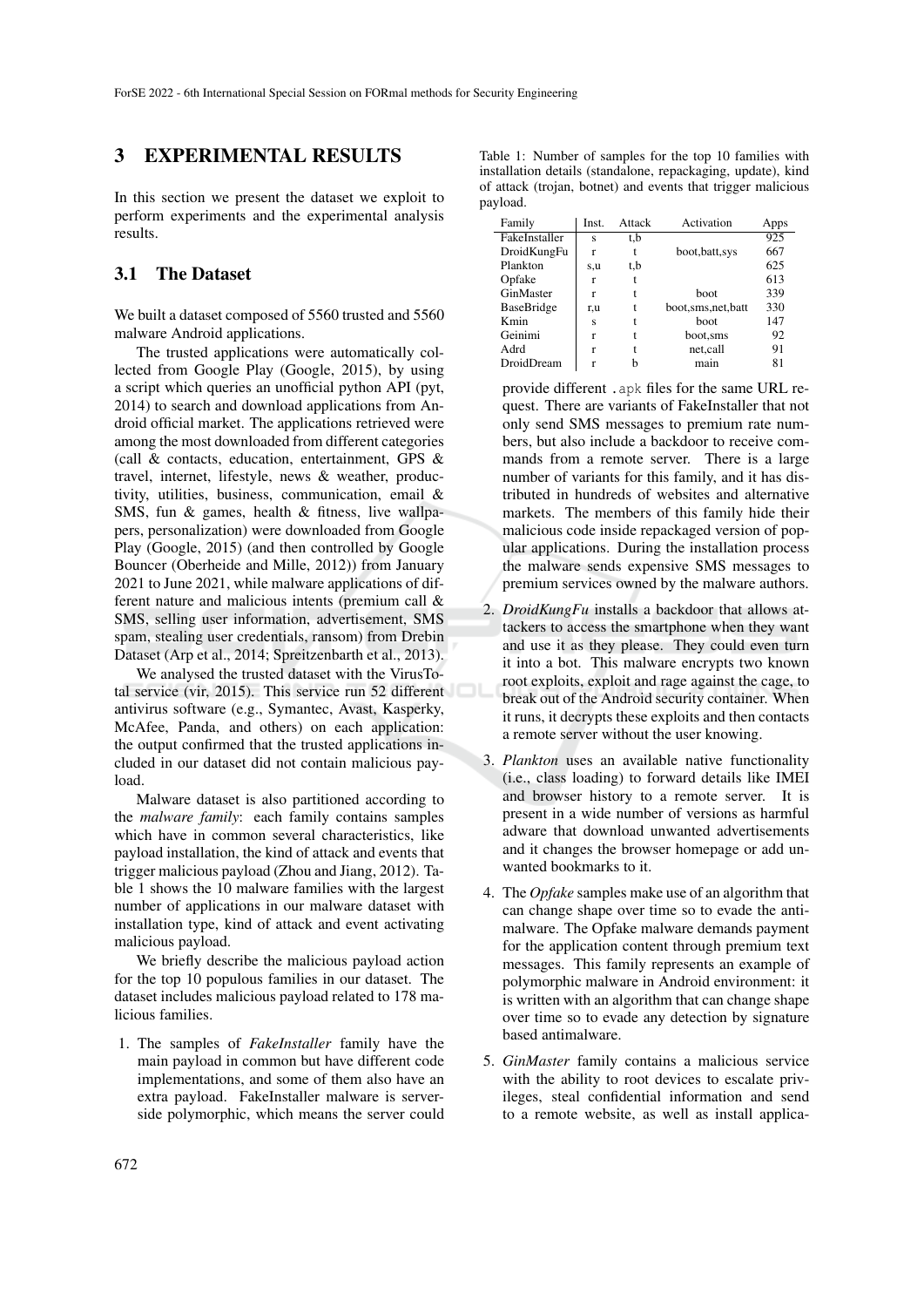tions without user interaction. It is also a trojan application and similarly to the DroidKungFu family the malware starts its malicious services as soon as it receives a BOOT COMPLETED or USER PRESENT intent. The malware can successfully avoid detection by mobile anti-virus software by using polymorphic techniques to hide malicious code, obfuscating class names for each infected object, and randomizing package names and self-signed certificates for applications.

- 6. *BaseBridge* malware sends information to a remote server running one ore more malicious services in background, like IMEI, IMSI and other files to premium-rate numbers. BaseBridge malware is able to obtain the permissions to use Internet and to kill the processes of antimalware application in background.
- 7. *Kmin* malware is similar to BaseBridge, but does not kill antimalware processes.
- 8. *Geinimi* is the first Android malware in the wild that displays botnet-like capabilities. Once the malware is installed, it has the potential to receive commands from a remote server that allows the owner of that server to control the phone. Geinimi makes use of a bytecode obfuscator. The malware belonging to this family is able to read, collect, delete SMS, send contact informations to a remote server, make phone call silently and also launch a web browser to a specific URL to start files download. TECHN
- 9. *Adrd* family is very close to Geinimi but with less server side commands, it also compromises personal data such as IMEI and IMSI of infected device. In addiction to Geinimi, this one is able to modify device settings.
- 10. *DroidDream* is another example of botnet, it gained root access to device to access unique identification information. This malware could also downloads additional malicious programs without the user's knowledge as well as open the phone up to control by hackers. The name derives from the fact that it was set up to run between the hours of 11pm and 8am when users were most likely to be sleeping and their phones less likely to be in use.

#### 3.2 Performances

Below we present the experimental results we obtained for different dataset preprocessing.

Table 2 show the analysis results. For the evaluation following metrics are considered: Loss, Precision, Recall, Accuracy and Area under the curve (AUC).

We split the dataset into three parts: Training, Validation and Testing. In the training dataset there are the sample of data used to fit the model. In the validation dataset there are the sample of data used to provide an unbiased evaluation of a model fit on the training dataset while tuning model hyperparameters. The evaluation becomes more biased as skill on the validation dataset is incorporated into the model configuration. In the test dataset there are the sample of data used to provide an unbiased evaluation of a final model fit on the training dataset.

Table 2 shows the experimental results for different kind of images (Greyscale and RGB) and for different size of RGB images.

As shown from Table 2 the best performances are obtained by exploited the Greyscale images. In fact by exploiting this data format the precision, the recall and the accuracy obtained is equal to 0.99. We evaluated the classification performances exploiting RGB images of different dimensions i.e., 32x32, 64x64, 128x128 and 256x256. All the RGB experiments show a decrease in the classification performances, if compared to the ones obtained by the Greyscale images. In fact, the accuracy is ranging from 0.9818 (with RGB images with a size of 32x32) to 0.985 (using the RGB images with a dimension equal to 256x256).

## 4 RELATED WORK

Current state-of-the-art literature is discussed in this section.

TIONS

AndroDialysis (Feizollah et al., 2017) proposes a classifier that exploits the rich semantics of *Intents*, i.e., a messaging object of the Android communication system describing the operations that an application intends to perform and that can be extracted from the code. The cited paper shows that the use of Android Intents allows obtaining a better detection ratio that the use of permissions (Canfora et al., 2013).

Methods based on static analysis do not require infecting any device nor do they require any instrumented platform for collecting data during execution in a controlled environment. On the other hand, static methods may be circumvented by code obfuscation techniques rather easily (Canfora et al., 2015; Cimitile et al., 2017; Mercaldo et al., 2016b; Martinelli et al., 2018; Mercaldo et al., 2016c).

A classification method based on features collected both statically and dynamically is proposed in (Lindorfer et al., 2015) designed a tool able to assess the maliciousness of Android applications. The authors employ a machine learning technique with the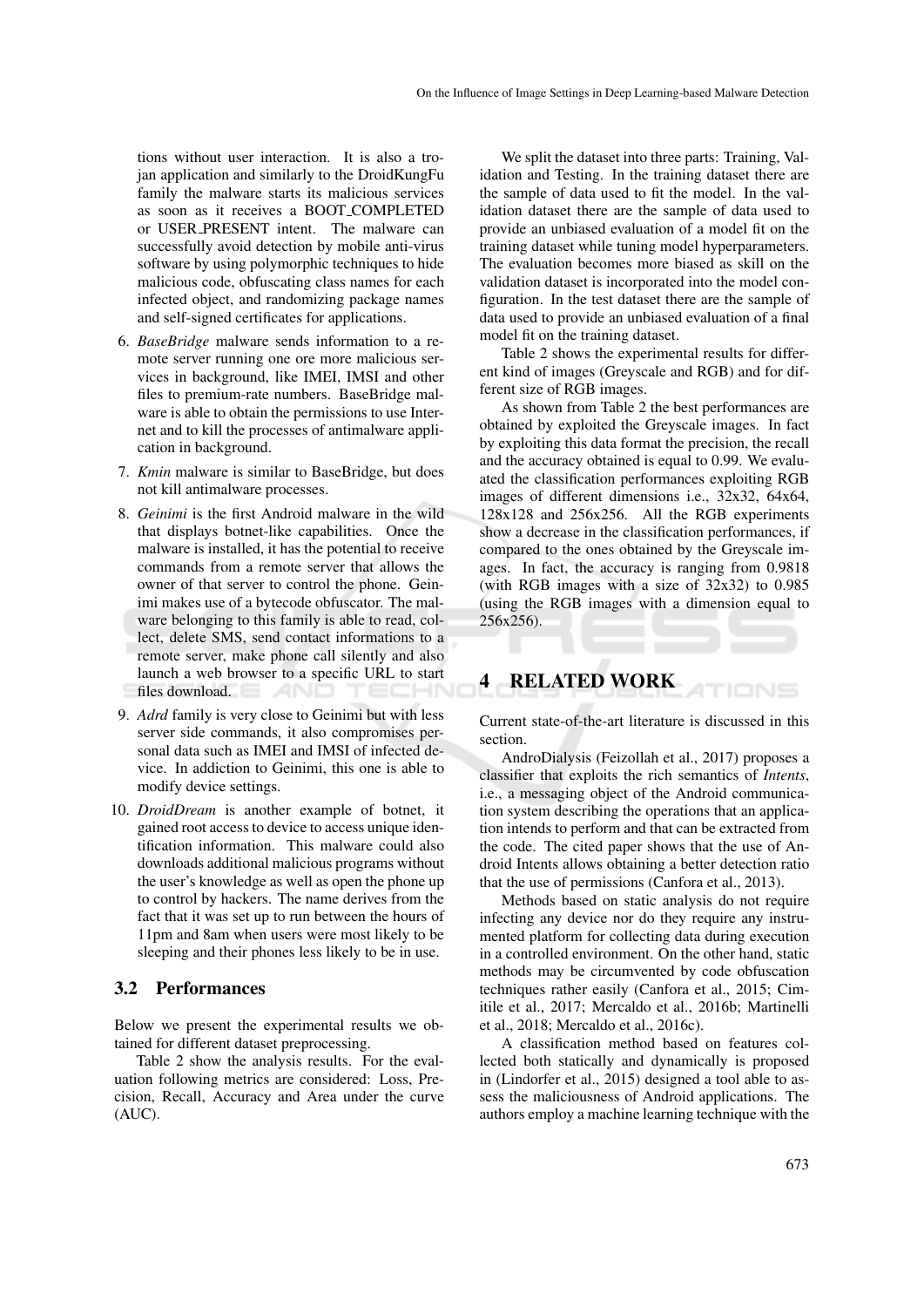| <b>Model</b>          | <b>LOSS</b> | <b>Precision</b> | Recall | <b>Accuracy</b> | <b>AUC</b> | val Loss | val Precision | val_Recall | val_Accuracv | val_AUC |
|-----------------------|-------------|------------------|--------|-----------------|------------|----------|---------------|------------|--------------|---------|
| Grevscale             | 0.0128      | 0.9955           | 0.9955 | 0.9955          | 0.9997     | 0.4027   | 0.9361        | 0.9361     | 0.9361       | 0.9642  |
| Colour32              | 0.0428      | 0.9818           | 0.9818 | 0.9818          | 0.9985     | 0.5847   | 0.9137        | 0.9137     | 0.9137       | 0.9461  |
| Colour64              | 0.0381      | 0.9854           | 0.9854 | 0.9854          | 0.9991     | 0.3953   | 0.9326        | 0.9326     | 0.9326       | 0.9654  |
| Colour128             | 0.0385      | 0.985            | 0.985  | 0.985           | 0.999      | 0.4669   | 0.9396        | 0.9396     | 0.9396       | 0.9606  |
| Colour <sub>256</sub> | 0.0385      | 0.985            | 0.985  | 0.985           | 0.999      | 0.4669   | 0.9396        | 0.9396     | 0.9396       | 0.9606  |

Table 2: Experimental Results.

aim of classifying Android applications using a feature set gathered from static and dynamic analysis of a set of known malicious and legitimate mobile applications. The BRIDEMAID (Martinelli et al., 2017; Faiella et al., 2017) framework advocates a similar hybrid approach and includes a multi-level monitoring of device, app and user behavior in order to detect malicious behaviors at run time. The Andromaly framework (Shabtai et al., 2012) proposes a classification based solely on dynamic features. The framework consists of a form of Host-based Malware Detection System able to monitor features (i.e., CPU consumption, number of packets sent through the network, number of running processes and battery level) and events obtained from the mobile device during execution.

A combination of static and dynamic techniques is used in (Blasing et al., 2010) for analyzing suspicious Android applications. The approach consists, essentially, in executing the application within a sandbox and catching all potentially dangerous events, i.e., file open operations, connections to remote server and so on. The method is assessed on an example application that implements a form of Denial of Service, i.e., a fork bomb which uses *Runtime.Exec()* to start an external binary program and creates sub-processes of itself in an infinite loop.

Several techniques for dynamic analysis have been proposed that consider *power consumption* as the discriminating feature between benign and malicious mobile applications. Authors in (Dixon et al., 2011) hypothesized that there is a strong correlation between mobile devices power consumption pattern and location and studied power consumption data from twenty smartphone users collected over a period of three months. They tested the method on a Nokia 5500 Sport to evaluate real-world mobile malware. Method proposed in reference (Kim et al., 2008) consists in a power-aware malware-detection framework monitoring and detecting unknown energy-depletion threats. Their solution is composed of (1) a power monitor which collects power samples and builds a power consumption history from the collected samples, and (2) a data analyzer which generates a power signature from the constructed history. To generate a power signature, noise-filtering and data-compression are applied, with the aim to reduce the detection overhead. They conducted the experiment using an HP

#### iPAQ running a Windows Mobile OS.

Researchers in (Shabtai et al., 2010) detect suspicious temporal patterns to decide whether an intrusion is found, using patterns predefined by security experts. They use several features to perform this task, for instance memory, CPU and power consumption, keyboard usage and so on. Their data-set was formed by five Android malicious applications, which were developed by the authors.

The approach presented in (Ferrante et al., 2016) exploits supervised and unsupervised classification in order to identify the moment in which an application exhibits a malware behavior. Despite the general idea and aim are similar to those of this work, the cited paper lacks the visualization component and hence can hardly be used directly by the analyst.

Furthermore, several methods of static analysis have been proposed for identifying the pattern of interaction among the modules of an application and obtaining indications about possible privacy leaks. Amandroid (Wei et al., 2014) executes an ICC (i.e., the Inter-Component Communication) analysis by constructing a Data Flow Graph and a Data Dependence Graph. FlowDroid (Arzt et al., 2014) includes in the ICC analysis both the code and configuration files of the examined app, which may help in reducing both missed leaks and false positives.

## 5 CONCLUSION AND FUTURE WORKS

Recently, researchers from both the academic and industrial word are proposing methods to detect malware, with particular regard to the Android environment, exploiting images and deep learning. Different authors typically perform a preprocessing of the dataset using different size of images and different format (i.e., Greyscale and RGB). For this reason in this paper we input a deep learning architecture with images obtained from the same dataset of Android applications. In particular we consider two different types of images (i.e., Greyscale and RGB) and different sizes for the RGB images (i.e., 32x32, 64x64, 128x128 and 256x256). We compute different metrics to evaluate the best setting for the dataset preprocessing. From the experimental results it emerges that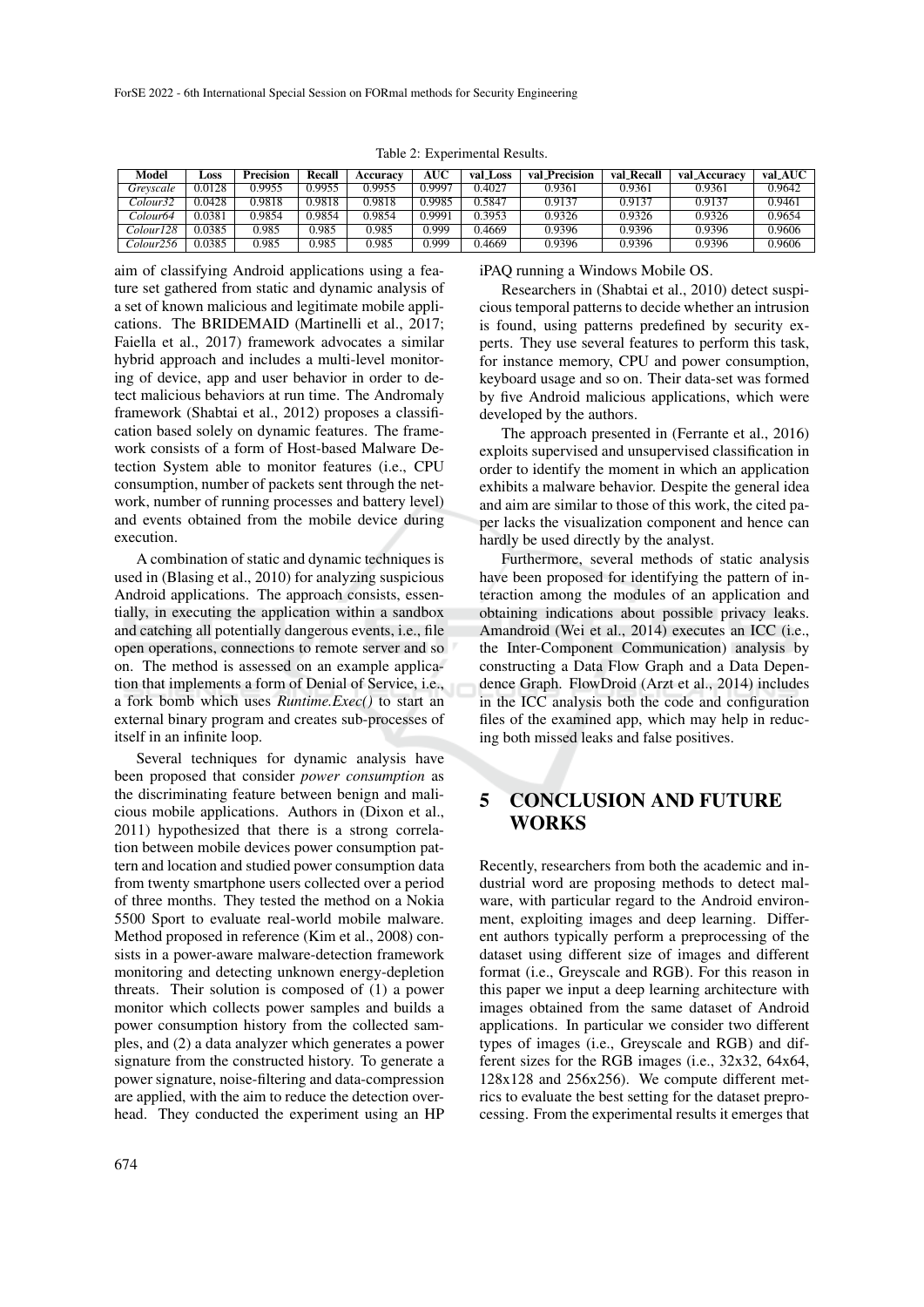the Greyscale image is able to outperform the RGB ones, regardless of the size used by the latter. As future work, we are currently investigating whether the same considering emerging from the experimental analysis we presented can be demonstrated on malware working on different operating systems i.e., iOS and Microsoft Windows.

### REFERENCES

- (last visit 09 April 2015). Virustotal. https://www.virustotal. com/.
- (last visit 25 November 2014). Google play unofficial python api. https://github.com/egirault/ googleplay-api.
- Arp, D., Spreitzenbarth, M., Huebner, M., Gascon, H., and Rieck, K. (2014). Drebin: Efficient and explainable detection of android malware in your pocket. In *Proceedings of 21th Annual Network and Distributed System Security Symposium (NDSS)*.
- Arzt, S., Rasthofer, S., Fritz, C., Bodden, E., Bartel, A., Klein, J., Le Traon, Y., Octeau, D., and McDaniel, P. (2014). Flowdroid: Precise context, flow, field, objectsensitive and lifecycle-aware taint analysis for android apps. *ACM SIGPLAN Notices*, 49(6):259–269.
- Bhodia, N., Prajapati, P., Di Troia, F., and Stamp, M. (2019). Transfer learning for image-based malware classification. *arXiv preprint arXiv:1903.11551*.
- Blasing, T., Schmidt, A.-D., Batyuk, L., Camtepe, S. A., and Albayrak, S. (2010). An android application sandbox system for suspicious software detection. In *Proceedings of 5th International Conference on Malicious and Unwanted Software*.
- Canfora, G., Di Sorbo, A., Mercaldo, F., and Visaggio, C. A. (2015). Obfuscation techniques against signature-based detection: a case study. In *2015 Mobile Systems Technologies Workshop (MST)*, pages 21–26. IEEE.
- Canfora, G., Mercaldo, F., and Visaggio, C. A. (2013). A classifier of malicious android applications. In *Proceedings of the 2nd International Workshop on Security of Mobile Applications, in conjunction with the International Conference on Availability, Reliability and Security*.
- Cimitile, A., Mercaldo, F., Nardone, V., Santone, A., and Visaggio, C. A. (2017). Talos: no more ransomware victims with formal methods. *International Journal of Information Security*, pages 1–20.
- Ciobanu, M. G., Fasano, F., Martinelli, F., Mercaldo, F., and Santone, A. (2019). A data life cycle modeling proposal by means of formal methods. In *Proceedings of the 2019 ACM Asia Conference on Computer and Communications Security*, pages 670–672. ACM.
- Dixon, B., Jiang, Y., Jaiantilal, A., and Mishra, S. (2011). Location based power analysis to detect malicious code in smartphones. In *Proceedings of the 1st ACM workshop on Security and privacy in smartphones and mobile devices*.
- Faiella, M., La Marra, A., Martinelli, F., Mercaldo, F., Saracino, A., and Sheikhalishahi, M. (2017). distributed framework for collaborative and dynamic analysis of android malware. In *2017 25th Euromicro International Conference on Parallel, Distributed and Network-Based Processing (PDP)*, pages 321– 328. IEEE.
- Fasano, F., Martinelli, F., Mercaldo, F., and Santone, A. (2019). Energy consumption metrics for mobile device dynamic malware detection. *Procedia Computer Science*, 159:1045–1052.
- Feizollah, A., Anuar, N. B., Salleh, R., Suarez-Tangil, G., and Furnell, S. (2017). Androdialysis: analysis of android intent effectiveness in malware detection. *computers & security*, 65:121–134.
- Ferrante, A., Medvet, E., Mercaldo, F., Milosevic, J., and Visaggio, C. A. (2016). Spotting the malicious moment: Characterizing malware behavior using dynamic features. In *Availability, Reliability and Security (ARES), 2016 11th International Conference on*, pages 372–381. IEEE.
- Gandotra, E., Bansal, D., and Sofat, S. (2014). Malware analysis and classification: A survey. *Journal of Information Security*, 5(02):56.
- Google (2015). Play. https://play.google.com/store.
- Kim, H., Smith, J., and Shin, K. G. (2008). Detecting energy-greedy anomalies and mobile malware variants. In *Proceedings of the 6th international conference on Mobile systems, applications, and services*.
- Lindorfer, M., Neugschwandtner, M., and Platzer, C. (2015). Marvin: Efficient and comprehensive mobile app classification through static and dynamic analysis. In *Computer Software and Applications Conference (COMPSAC), 2015 IEEE 39th Annual*, volume 2, pages 422–433. IEEE.
- Martinelli, F., Mercaldo, F., Nardone, V., Santone, A., Sangaiah, A. K., and Cimitile, A. (2018). Evaluating model checking for cyber threats code obfuscation identification. *Journal of Parallel and Distributed Computing*, 119:203–218.
- Martinelli, F., Mercaldo, F., and Santone, A. (2019). Social network polluting contents detection through deep learning techniques. In *2019 International Joint Conference on Neural Networks (IJCNN)*, pages 1–10. IEEE.
- Martinelli, F., Mercaldo, F., and Saracino, A. (2017). Bridemaid: An hybrid tool for accurate detection of android malware. In *Proceedings of the 2017 ACM on Asia Conference on Computer and Communications Security*, pages 899–901. ACM.
- Mercaldo, F., Nardone, V., and Santone, A. (2016a). Ransomware inside out. In *Availability, Reliability and Security (ARES), 2016 11th International Conference on*, pages 628–637. IEEE.
- Mercaldo, F., Nardone, V., Santone, A., and Visaggio, C. A. (2016b). Hey malware, i can find you! In *Enabling Technologies: Infrastructure for Collaborative Enterprises (WETICE), 2016 IEEE 25th International Conference on*, pages 261–262. IEEE.